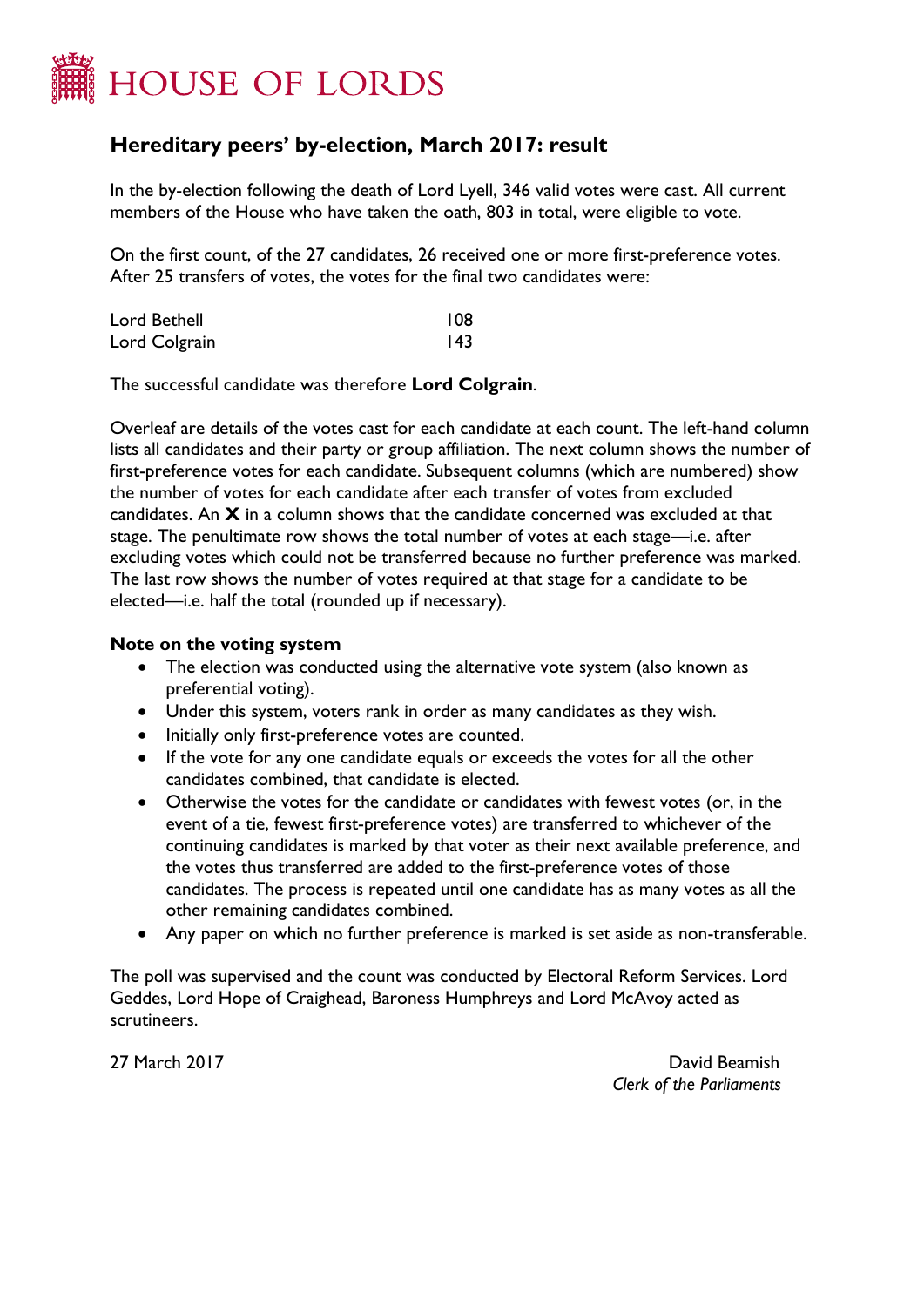## **Distribution of votes**

|                                                       | <b>First-preference</b><br>votes |                | $\mathbf{2}$   | $\mathbf{3}$   | 4              | 5              | 6              | 7                       | 8              | 9              | $\overline{10}$ | $\mathbf{H}$    | 12              | $\overline{13}$ | $\overline{14}$ | 15           | 16  |
|-------------------------------------------------------|----------------------------------|----------------|----------------|----------------|----------------|----------------|----------------|-------------------------|----------------|----------------|-----------------|-----------------|-----------------|-----------------|-----------------|--------------|-----|
| Abergavenny, M. (Conservative)                        | 27                               | 27             | 27             | 27             | 27             | 27             | 28             | 28                      | 28             | 28             | 28              | 28              | 28              | 28              | 28              | 29           | 29  |
| Addison, V. (Conservative)                            | $\overline{2}$                   | $\overline{2}$ | $\overline{2}$ | $\overline{2}$ | $\overline{2}$ | $\overline{2}$ | $\overline{2}$ | 2x                      |                |                |                 |                 |                 |                 |                 |              |     |
| Alexander of Tunis, E. (Conservative)                 | $\overline{3}$                   | $\overline{3}$ | $\overline{3}$ | $\overline{3}$ | $\overline{3}$ | $\overline{3}$ | $\overline{3}$ | $\overline{3}$          | $\overline{3}$ | 3X             |                 |                 |                 |                 |                 |              |     |
| Bethell, L. (Conservative)                            | 54                               | 54             | 54             | 54             | 55             | 55             | 56             | 56                      | 56             | 56             | 56              | 56              | 56              | 56              | 57              | 59           | 60  |
| Biddulph, L. (Conservative)                           | $\overline{2}$                   | $\overline{2}$ | $\overline{2}$ | $\overline{2}$ | $\overline{2}$ | 2X             |                |                         |                |                |                 |                 |                 |                 |                 |              |     |
| Cadman, L. (Conservative)                             | 0 <sup>X</sup>                   |                |                |                |                |                |                |                         |                |                |                 |                 |                 |                 |                 |              |     |
| Colgrain, L. (Conservative)                           | 104                              | 104            | 104            | 104            | 104            | 104            | 104            | 104                     | 105            | 105            | 105             | 108             | 108             | 108             | 109             | 109          | 109 |
| Darling, L. (Crossbench)                              | 9                                | 9              | 9              | 10             | 10             | 10             | 10             | $\overline{10}$         | 10             | 10             | 10              | 10              | $\overline{10}$ | $\overline{10}$ | 10              | $\mathbf{1}$ | 4   |
| Gainford, L. (No party/group affiliation<br>declared) | $\overline{2}$                   | $\overline{2}$ | $\overline{2}$ | $\overline{2}$ | 2X             |                |                |                         |                |                |                 |                 |                 |                 |                 |              |     |
| Hampton, L. (Crossbench)                              | $\overline{2}$                   | $\overline{2}$ | $\overline{2}$ | 2X             |                |                |                |                         |                |                |                 |                 |                 |                 |                 |              |     |
| Hankey, L. (Crossbench)                               |                                  | $\mathbf{X}$   |                |                |                |                |                |                         |                |                |                 |                 |                 |                 |                 |              |     |
| Harlech, L. (Liberal Democrat)                        | 4                                | 4              | $\overline{4}$ | $\overline{4}$ | $\overline{4}$ | $\overline{4}$ | $\overline{4}$ | $\overline{\mathbf{4}}$ | $\overline{4}$ | $\overline{4}$ | $\overline{4}$  | 4X              |                 |                 |                 |              |     |
| Harrowby, E. (Conservative)                           | 15                               | 15             | 15             | 15             | 15             | 15             | 15             | 15                      | 15             | 15             | 15              | 15              | 15              | 16              | 16              | 16           | 16  |
| Hood, V. (Crossbench)                                 | $\overline{2}$                   | $\overline{2}$ | $\overline{2}$ | $\overline{2}$ | $\overline{2}$ | $\overline{2}$ | $\overline{2}$ | $\overline{2}$          | 2X             |                |                 |                 |                 |                 |                 |              |     |
| Kennet, L. (Liberal Democrat)                         | 9                                | 9              | 10             | 10             | 10             | 10             | 10             | $\overline{10}$         | 10             | 10             | 10              | $\overline{10}$ | 12              | 12              | 12              | 3            | 4   |
| Limerick, E. (L. Foxford) (Conservative)              | 5                                | 5              | 5              | 5              | 5              | 5              | 5              | 5                       | 5 <sup>5</sup> | 5              | 5               | 5               | 5               | 5X              |                 |              |     |
| Lloyd-George of Dwyfor, E. (Liberal<br>Democrat)      | 12                               | 12             | 12             | 12             | 2              | 2              | $ 2\rangle$    | 12                      | 12             | 12             | $\overline{13}$ | 3               | 4               | 4               | 4               | 4            | 4   |
| Macpherson of Drumochter, L.<br>(Conservative)        | 4                                | 4              | $\overline{4}$ | $\overline{4}$ | $\overline{4}$ | $\overline{4}$ | $\overline{4}$ | 4                       | $\overline{4}$ | $\overline{4}$ | 4X              |                 |                 |                 |                 |              |     |
| Mostyn, L. (Crossbench)                               | 6                                | 6              | 6              | 6              | 6              | 6              | 6              | 6                       | 6              | 6              | 6               | 6               | 6               | $\overline{7}$  | 7x              |              |     |
| Mountgarret, V. (L. Mountgarret)<br>(Conservative)    | $\overline{2}$                   | $\mathbf{2}$   | $\overline{2}$ | $\overline{2}$ | $\overline{2}$ | $\overline{2}$ | 2X             |                         |                |                |                 |                 |                 |                 |                 |              |     |
| Napier and Ettrick, L. (Conservative)                 | 4                                | 4              | 4              | 4              | 4              | 4              | 4              | 4                       | 4              | 4              | 15              | 15              | 15              | 15              | 16              | 16           | 16  |
| Powerscourt, V. (L. Powerscourt)<br>(Crossbench)      | 6                                | 6              | 6              | 6              | 6              | 6              | 6              | $\overline{7}$          | $\overline{7}$ | $\overline{7}$ | $\overline{7}$  | $\overline{7}$  | $\overline{7}$  | $\overline{7}$  | 7               | 7x           |     |
| Somerleyton, L. (Crossbench)                          |                                  |                | $\mathbf{X}$   |                |                |                |                |                         |                |                |                 |                 |                 |                 |                 |              |     |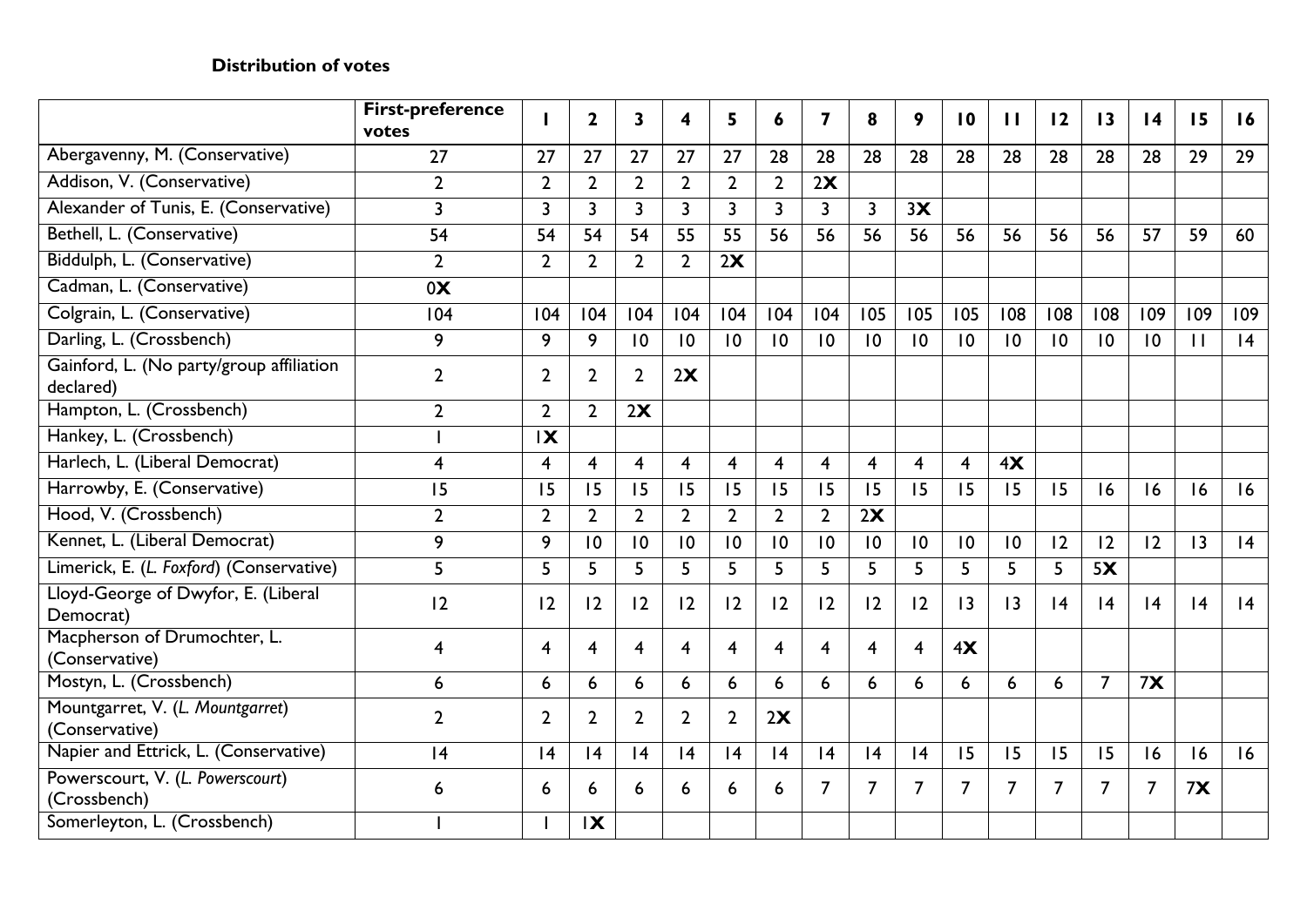|                                                       | <b>First-preference</b><br>votes |                |                 |                 | 4        | 5   | O   |           | 8        | 9   | $\overline{10}$ | $\mathbf{H}$ | 12  | $\overline{13}$ | $\overline{14}$ | 15             | 16  |
|-------------------------------------------------------|----------------------------------|----------------|-----------------|-----------------|----------|-----|-----|-----------|----------|-----|-----------------|--------------|-----|-----------------|-----------------|----------------|-----|
| Stockton, E. (Conservative)                           | 34                               | 34             | 34              | 34              | 34       | 34  | 34  | 35        | 35       | 37  | 38              | 38           | 39  | 39              | 41              | 4 <sub>1</sub> | 42  |
| Strathcarron, L. (Conservative)                       | 8                                | 8              | 8               | 8               | 8        | 8   | 8   | 8         | 8        | 8   | 8               | 9            | 9   | Q               | q               | q              | 9X  |
| Swansea, L. (Conservative)                            |                                  |                |                 |                 |          |     |     |           |          |     |                 | э            | 5X  |                 |                 |                |     |
| Windlesham, L. (Conservative)                         | 14                               | $\overline{4}$ | $\overline{14}$ | $\overline{14}$ | <b>4</b> | 4   | 4   | <b>14</b> | 15       | 15  | 15              | 15           | 15  | 6               | $\overline{6}$  | 16             | 16  |
| <b>VOTES EXCLUDED AT EACH STAGE</b>                   | 0                                |                |                 |                 |          |     |     | 0         | $\Omega$ |     | $\mathbf 0$     | $\Omega$     | 0   |                 | $\bf{0}$        |                |     |
| <b>TOTAL CONTINUING VOTES AT</b><br><b>EACH STAGE</b> | 346                              | 346            | 346             | 346             | 345      | 344 | 344 | 344       | 344      | 344 | 344             | 344          | 344 | 342             | 342             | 340            | 339 |
| <b>VOTES NEEDED IN ORDER TO BE</b><br><b>ELECTED</b>  | 173                              | 173            | 173             | 173             | 173      | 172 | 172 | 172       | 172      | 172 | 172             | 172          | 172 | 7               | 7               | 170            | 170 |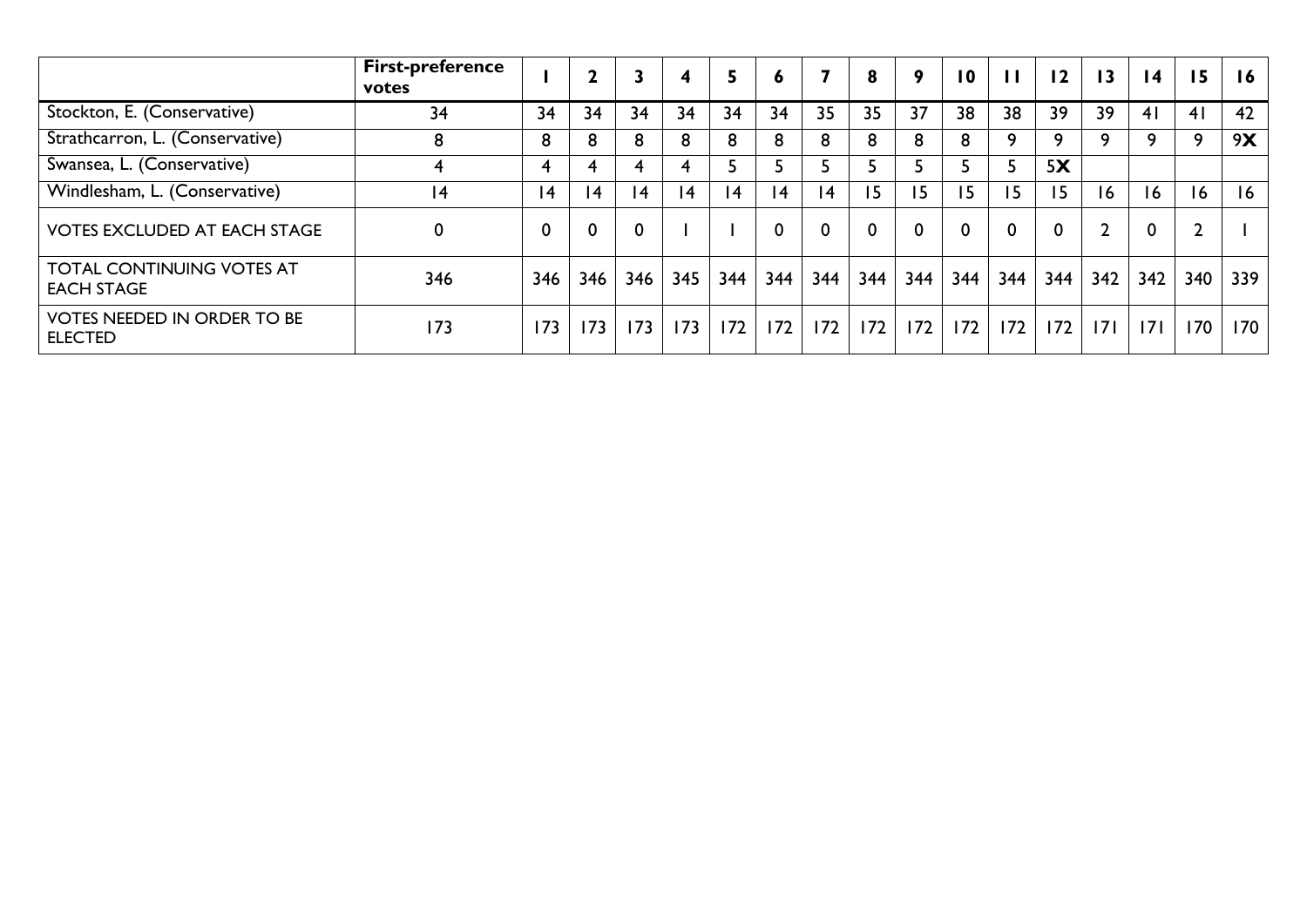## **Distribution of votes (continued)**

|                                                    | $\overline{17}$ | 18  | 19  | 20  | 21  | 22  | 23  | 24  | 25   |
|----------------------------------------------------|-----------------|-----|-----|-----|-----|-----|-----|-----|------|
| Abergavenny, M. (Conservative)                     | 30              | 31  | 32  | 35  | 36  | 37  | 38X |     |      |
| Addison, V. (Conservative)                         |                 |     |     |     |     |     |     |     |      |
| Alexander of Tunis, E. (Conservative)              |                 |     |     |     |     |     |     |     |      |
| Bethell, L. (Conservative)                         | 62              | 62  | 64  | 68  | 70  | 76  | 82  | 90  | 108X |
| Biddulph, L. (Conservative)                        |                 |     |     |     |     |     |     |     |      |
| Cadman, L. (Conservative)                          |                 |     |     |     |     |     |     |     |      |
| Colgrain, L. (Conservative)                        | 11              | 111 | 113 | 115 | 118 | 118 | 126 | 137 | 143  |
| Darling, L. (Crossbench)                           | 4               | 14X |     |     |     |     |     |     |      |
| Gainford, L. (No party/group affiliation declared) |                 |     |     |     |     |     |     |     |      |
| Hampton, L. (Crossbench)                           |                 |     |     |     |     |     |     |     |      |
| Hankey, L. (Crossbench)                            |                 |     |     |     |     |     |     |     |      |
| Harlech, L. (Liberal Democrat)                     |                 |     |     |     |     |     |     |     |      |
| Harrowby, E. (Conservative)                        | 17              | 17  | 9   | 20  | 23  | 23X |     |     |      |
| Hood, V. (Crossbench)                              |                 |     |     |     |     |     |     |     |      |
| Kennet, L. (Liberal Democrat)                      | 14X             |     |     |     |     |     |     |     |      |
| Limerick, E. (L. Foxford) (Conservative)           |                 |     |     |     |     |     |     |     |      |
| Lloyd-George of Dwyfor, E. (Liberal Democrat)      | 15              | 23  | 23  | 23  | 23X |     |     |     |      |
| Macpherson of Drumochter, L. (Conservative)        |                 |     |     |     |     |     |     |     |      |
| Mostyn, L. (Crossbench)                            |                 |     |     |     |     |     |     |     |      |
| Mountgarret, V. (L. Mountgarret) (Conservative)    |                 |     |     |     |     |     |     |     |      |
| Napier and Ettrick, L. (Conservative)              | 16              | 16  | 16X |     |     |     |     |     |      |
| Powerscourt, V. (L. Powerscourt) (Crossbench)      |                 |     |     |     |     |     |     |     |      |
| Somerleyton, L. (Crossbench)                       |                 |     |     |     |     |     |     |     |      |
| Stockton, E. (Conservative)                        | 43              | 44  | 45  | 46  | 49  | 58  | 59  | 62X |      |
| Strathcarron, L. (Conservative)                    |                 |     |     |     |     |     |     |     |      |
| Swansea, L. (Conservative)                         |                 |     |     |     |     |     |     |     |      |
| Windlesham, L. (Conservative)                      | 17              | 17  | 17  | 18X |     |     |     |     |      |